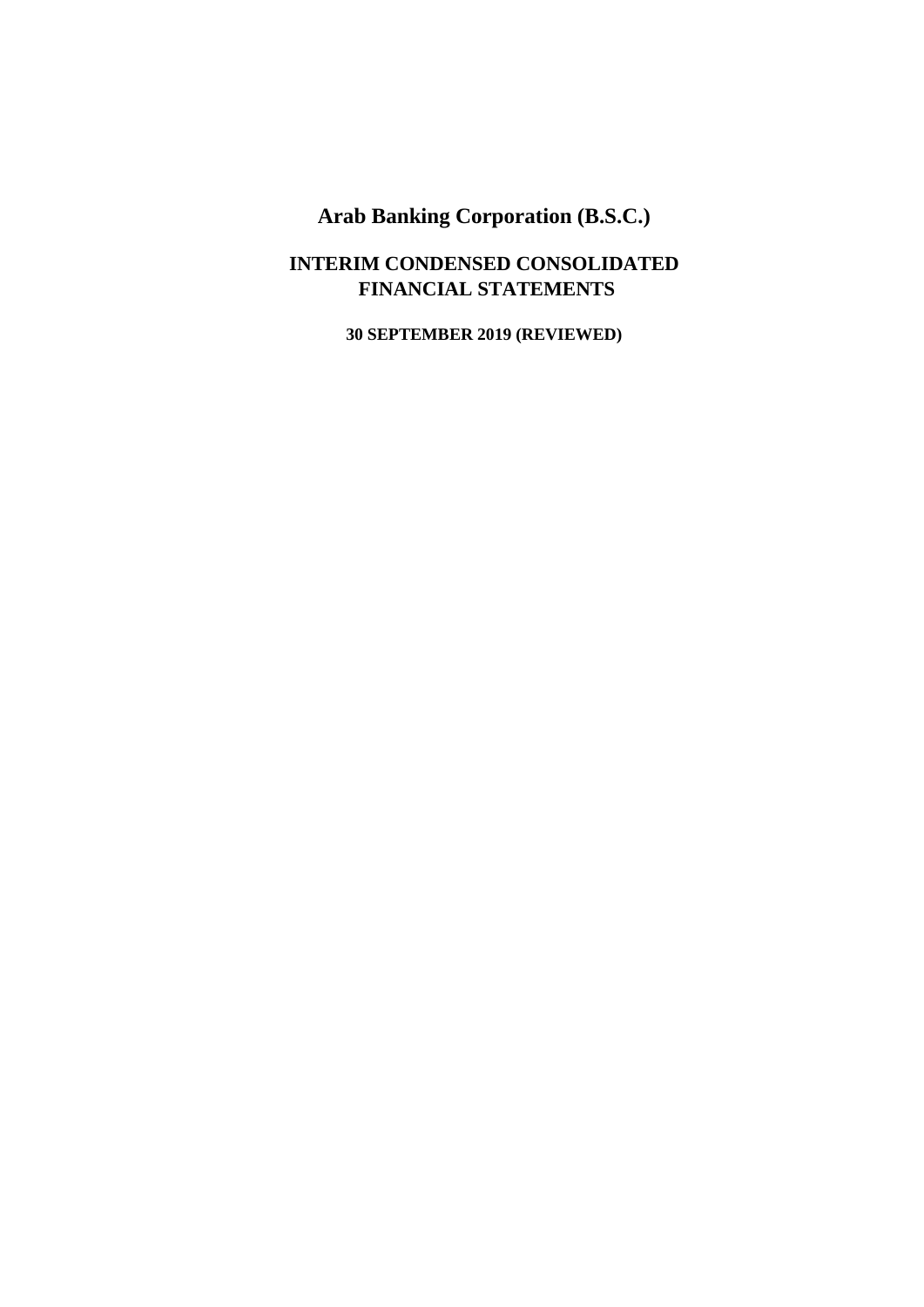

Ernst & Young Middle East P.O. Box 140 10th Floor. East Tower Bahrain World Trade Center Manama Kingdom of Bahrain

Tel: +973 1753 5455 Fax: +973 1753 5405 manama@hh ey com C.R. No. 29977 - 1

### **REPORT ON REVIEW OF INTERIM CONDENSED CONSOLIDATED** FINANCIAL STATEMENTS TO THE BOARD OF DIRECTORS OF ARAB BANKING CORPORATION (B.S.C.)

### **Introduction**

We have reviewed the accompanying interim condensed consolidated financial statements of Arab Banking Corporation (B.S.C.) [the "Bank"] and its subsidiaries [together the "Group"] as at 30 September 2019, comprising of the interim consolidated statement of financial position as at 30 September 2019 and the related interim consolidated statements of profit or loss, comprehensive income, cash flows and changes in equity for the nine-month period then ended and explanatory notes. The Board of Directors is responsible for the preparation and presentation of these interim condensed consolidated financial statements in accordance with International Accounting Standard 34 Interim Financial Reporting (IAS 34). Our responsibility is to express a conclusion on these interim condensed consolidated financial statements based on our review.

### **Scope of review**

We conducted our review in accordance with International Standard on Review Engagements 2410, Review of Interim Financial Information Performed by the Independent Auditor of the Entity. A review of interim financial information consists of making inquiries, primarily of persons responsible for financial and accounting matters, and applying analytical and other review procedures. A review is substantially less in scope than an audit conducted in accordance with International Standards on Auditing and, consequently, does not enable us to obtain assurance that we would become aware of all significant matters that might be identified in an audit. Accordingly, we do not express an audit opinion.

### **Conclusion**

Based on our review, nothing has come to our attention that causes us to believe that the accompanying interim condensed consolidated financial statements are not prepared, in all material respects, in accordance with IAS 34.

Ernet + Young

6 November 2019 Manama, Kingdom of Bahrain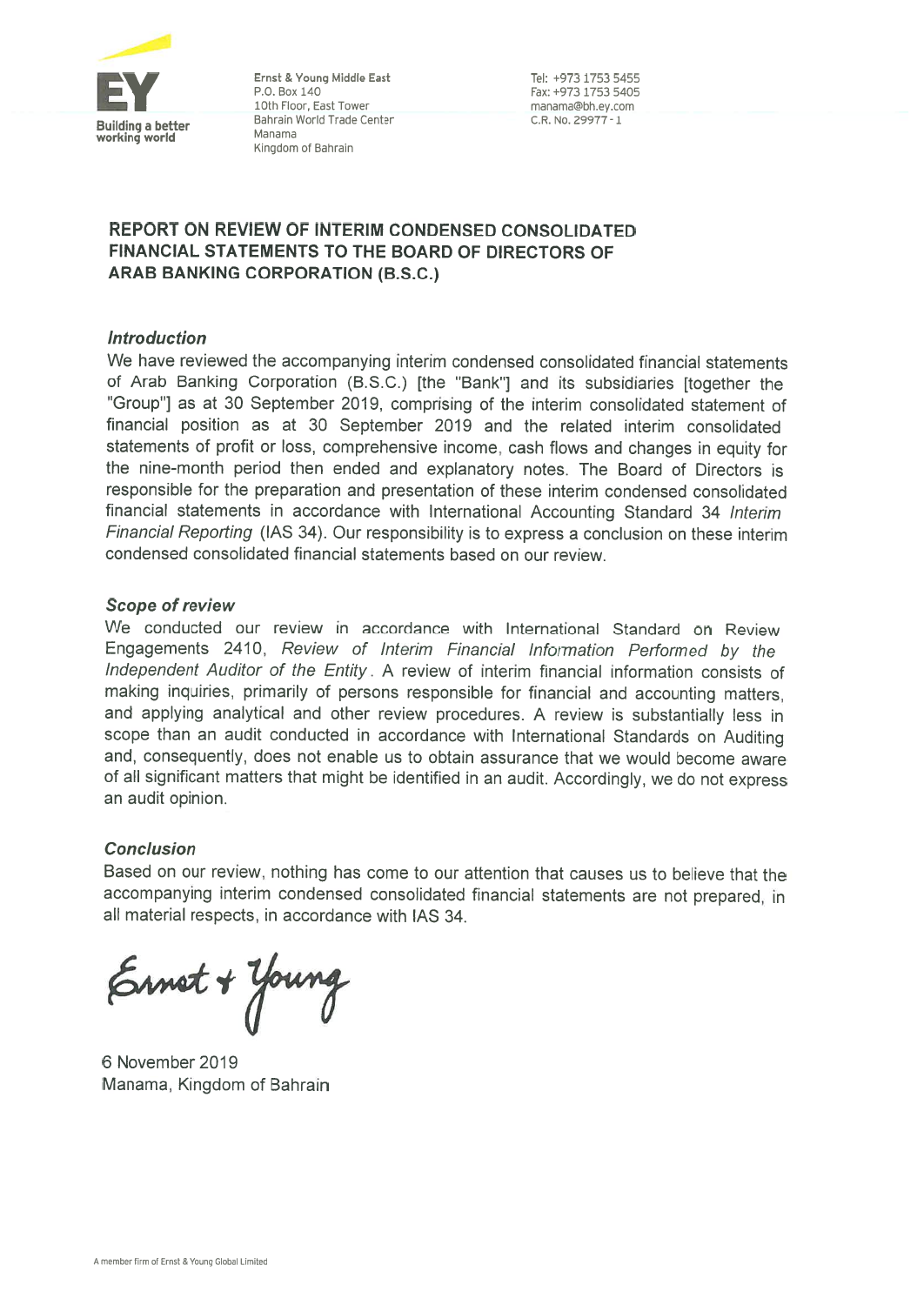## INTERIM CONSOLIDATED STATEMENT OF FINANCIAL POSITION

30 September 2019 (Reviewed)

*All figures in US\$ Million*

|                                                          | <b>Note</b>    | <b>Reviewed</b><br>30 September<br>2019 | Audited<br>31 December<br>2018 |
|----------------------------------------------------------|----------------|-----------------------------------------|--------------------------------|
| <b>ASSETS</b>                                            |                |                                         |                                |
| Liquid funds                                             |                | 1,455                                   | 1,607                          |
| Trading securities                                       |                | 851                                     | 977                            |
| Placements with banks and other financial institutions   |                | 2,073                                   | 2,991                          |
| Securities bought under repurchase agreements            |                | 1,445                                   | 1,668                          |
| Non-trading investments                                  | $\overline{4}$ | 5,914                                   | 5,661                          |
| Loans and advances                                       | 5              | 15,225                                  | 14,884                         |
| Other assets                                             |                | 1,941                                   | 1,601                          |
| Premises and equipment                                   |                | 171                                     | 160                            |
| <b>TOTAL ASSETS</b>                                      |                | 29,075                                  | 29,549                         |
| <b>LIABILITIES</b>                                       |                |                                         |                                |
| Deposits from customers                                  |                | 16,072                                  | 16,425                         |
| Deposits from banks                                      |                | 3,711                                   | 4,207                          |
| Certificates of deposit                                  |                | 325                                     | 39                             |
| Securities sold under repurchase agreements              |                | 884                                     | 1,271                          |
| Taxation                                                 |                | 45                                      | 43                             |
| Other liabilities                                        |                | 1,571                                   | 1,236                          |
| <b>Borrowings</b>                                        |                | 2,078                                   | 2,012                          |
| <b>Total liabilities</b>                                 |                | 24,686                                  | 25,233                         |
| <b>EQUITY</b>                                            |                |                                         |                                |
| Share capital                                            |                | 3,110                                   | 3,110                          |
| Treasury shares                                          |                | (5)                                     | (4)                            |
| Statutory reserve                                        |                | 501                                     | 501                            |
| Retained earnings                                        |                | 1,035                                   | 966                            |
| Other reserves                                           |                | (696)                                   | (711)                          |
| EQUITY ATTRIBUTABLE TO THE SHAREHOLDERS OF<br>THE PARENT |                | 3,945                                   | 3,862                          |
|                                                          |                |                                         |                                |
| Non-controlling interests                                |                | 444                                     | 454                            |
| <b>Total equity</b>                                      |                | 4,389                                   | 4,316                          |
| <b>TOTAL LIABILITIES AND EQUITY</b>                      |                | 29,075                                  | 29,549                         |

These interim condensed consolidated financial statements were authorised for issue by the Board of Directors on 6 November 2019 and signed on their behalf by the Chairman, Deputy Chairman and the Group Chief Executive Officer.

 $\overline{\phantom{a}}$  , and the contract of  $\overline{\phantom{a}}$ 

Chairman Deputy Chairman Group Chief Executive Officer

Saddek El Kaber Mohammad Abdulredha Saleem Khaled Kawan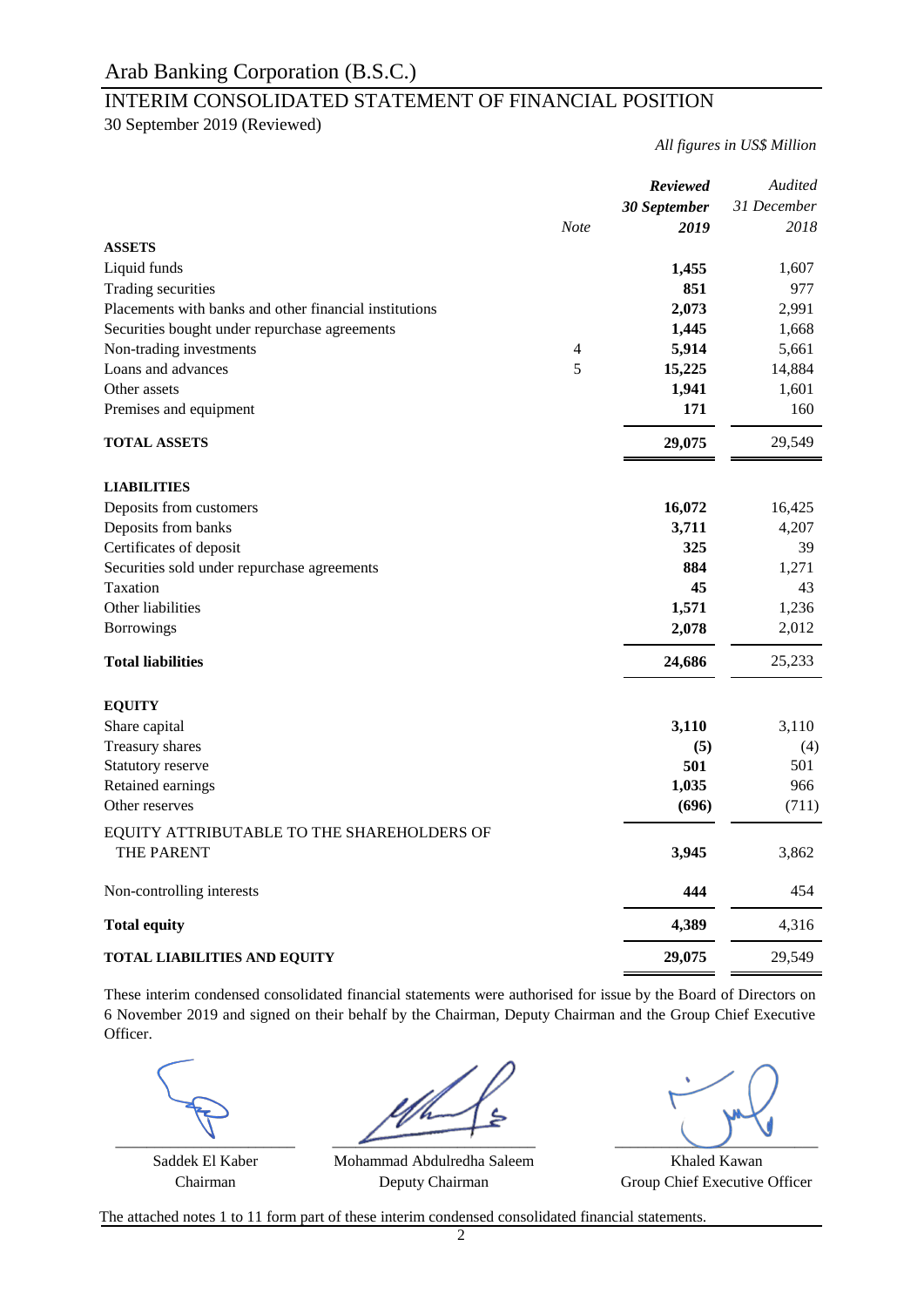# INTERIM CONSOLIDATED STATEMENT OF PROFIT OR LOSS

Nine-month period ended 30 September 2019 (Reviewed)

*All figures in US\$ Million*

|                                                                           |             | Reviewed           |              |                   |                |  |  |
|---------------------------------------------------------------------------|-------------|--------------------|--------------|-------------------|----------------|--|--|
|                                                                           |             | Three months ended |              | Nine months ended |                |  |  |
|                                                                           |             | 30 September       |              | 30 September      |                |  |  |
|                                                                           | <b>Note</b> | 2019               | 2018         | 2019              | 2018           |  |  |
| <b>OPERATING INCOME</b>                                                   |             |                    |              |                   |                |  |  |
| Interest and similar income<br>Interest and similar expense               |             | 392<br>(250)       | 362<br>(222) | 1,137<br>(716)    | 1,103<br>(686) |  |  |
| Net interest income                                                       |             | 142                | 140          | 421               | 417            |  |  |
| Other operating income                                                    | 6           | 54                 | 63           | 212               | 175            |  |  |
| <b>Total operating income</b>                                             |             | 196                | 203          | 633               | 592            |  |  |
| Credit loss expense on financial assets                                   | $\tau$      | (25)               | (32)         | (46)              | (62)           |  |  |
| NET OPERATING INCOME AFTER<br><b>CREDIT LOSS EXPENSE</b>                  |             | 171                | 171          | 587               | 530            |  |  |
| <b>OPERATING EXPENSES</b>                                                 |             |                    |              |                   |                |  |  |
| Staff                                                                     |             | 84                 | 75           | 254               | 237            |  |  |
| Premises and equipment                                                    |             | 10                 | 8            | 30                | 27             |  |  |
| Other                                                                     |             | 33                 | 29           | 100               | 88             |  |  |
| Total operating expenses                                                  |             | 127                | 112          | 384               | 352            |  |  |
| PROFIT BEFORE TAXATION                                                    |             | 44                 | 59           | 203               | 178            |  |  |
| Taxation credit (expense) on foreign operations                           |             | 15                 | (1)          | (9)               | 19             |  |  |
| PROFIT FOR THE PERIOD                                                     |             | 59                 | 58           | 194               | 197            |  |  |
| Profit attributable to non-controlling interests                          |             | (10)               | (12)         | (33)              | (38)           |  |  |
| PROFIT ATTRIBUTABLE TO THE<br><b>SHAREHOLDERS OF THE PARENT</b>           |             | 49                 | 46           | 161               | 159            |  |  |
| <b>BASIC AND DILUTED EARNINGS PER</b><br><b>SHARE (EXPRESSED IN US\$)</b> |             | 0.02               | 0.01         | 0.05              | 0.05           |  |  |
|                                                                           |             |                    |              |                   |                |  |  |
|                                                                           |             |                    |              |                   |                |  |  |

\_\_\_\_\_\_\_\_\_\_\_\_\_\_\_\_\_\_\_\_\_\_\_\_\_\_\_

Saddek El Kaber

 $\overline{\phantom{a}}$   $\overline{\phantom{a}}$   $\overline{\phantom{a}}$   $\overline{\phantom{a}}$   $\overline{\phantom{a}}$   $\overline{\phantom{a}}$   $\overline{\phantom{a}}$   $\overline{\phantom{a}}$   $\overline{\phantom{a}}$   $\overline{\phantom{a}}$   $\overline{\phantom{a}}$   $\overline{\phantom{a}}$   $\overline{\phantom{a}}$   $\overline{\phantom{a}}$   $\overline{\phantom{a}}$   $\overline{\phantom{a}}$   $\overline{\phantom{a}}$   $\overline{\phantom{a}}$   $\overline{\$ 

 $\overline{\phantom{a}}$ 

Chairman Deputy Chairman Group Chief Executive Officer Mohammad Abdulredha Saleem Deputy Chairman

Khaled Kawan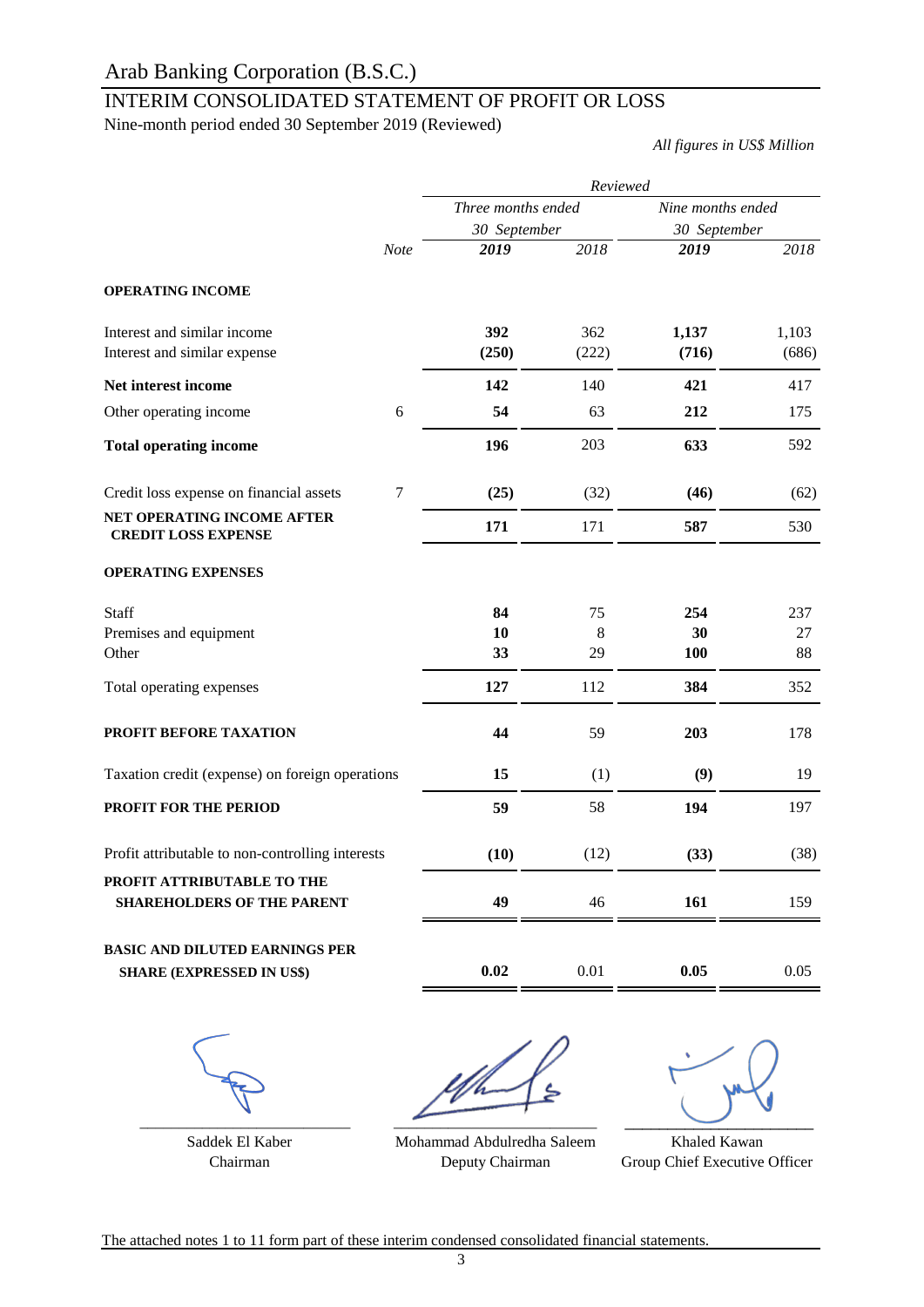# INTERIM CONSOLIDATED STATEMENT OF COMPREHENSIVE INCOME

Nine-month period ended 30 September 2019 (Reviewed)

*All figures in US\$ Million*

|                                                                                                                | Reviewed           |      |                   |       |  |  |
|----------------------------------------------------------------------------------------------------------------|--------------------|------|-------------------|-------|--|--|
|                                                                                                                | Three months ended |      | Nine months ended |       |  |  |
|                                                                                                                | 30 September       |      | 30 September      |       |  |  |
|                                                                                                                | 2019               | 2018 | 2019              | 2018  |  |  |
| <b>PROFIT FOR THE PERIOD</b>                                                                                   | 59                 | 58   | 194               | 197   |  |  |
| Other comprehensive income:                                                                                    |                    |      |                   |       |  |  |
| Other comprehensive income that will be reclassified<br>(or recycled) to profit or loss in subsequent periods: |                    |      |                   |       |  |  |
| Foreign currency translation:                                                                                  |                    |      |                   |       |  |  |
| Unrealised loss on exchange translation                                                                        |                    |      |                   |       |  |  |
| in foreign subsidiaries                                                                                        | (84)               | (36) | (62)              | (201) |  |  |
| Debt instruments at FVOCI:                                                                                     |                    |      |                   |       |  |  |
| Net change in fair value during the period                                                                     | 19                 | 20   | 48                | (10)  |  |  |
| Other comprehensive loss for the period                                                                        | (65)               | (16) | (14)              | (211) |  |  |
| TOTAL COMPREHENSIVE (LOSS) INCOME                                                                              |                    |      |                   |       |  |  |
| <b>FOR THE PERIOD</b>                                                                                          | (6)                | 42   | 180               | (14)  |  |  |
| <b>Attributable to:</b>                                                                                        |                    |      |                   |       |  |  |
| Shareholders of the parent                                                                                     | 17                 | 38   | 176               | 24    |  |  |
| Non-controlling interests                                                                                      | (23)               | 4    | 4                 | (38)  |  |  |
|                                                                                                                | (6)                | 42   | 180               | (14)  |  |  |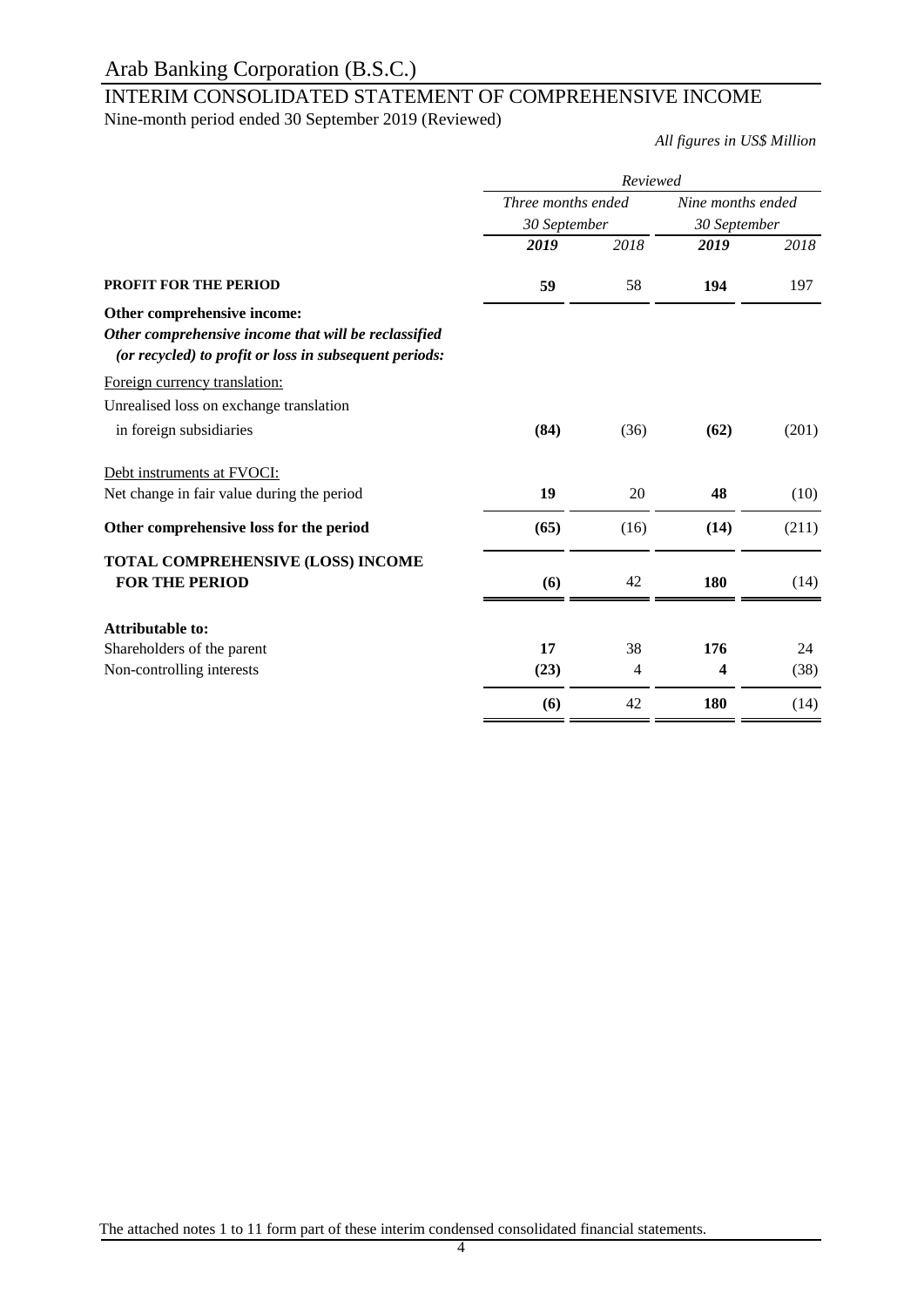## INTERIM CONSOLIDATED STATEMENT OF CASH FLOWS

Nine-month period ended 30 September 2019 (Reviewed)

*All figures in US\$ million*

|                                                              | Reviewed<br>Nine months ended<br>30 September |         |  |
|--------------------------------------------------------------|-----------------------------------------------|---------|--|
|                                                              |                                               |         |  |
|                                                              | 2019                                          | 2018    |  |
|                                                              |                                               |         |  |
| <b>OPERATING ACTIVITIES</b><br>Profit for the period         | 194                                           | 197     |  |
|                                                              |                                               |         |  |
| Adjustments for:                                             |                                               |         |  |
| Credit loss expense on financial assets                      | 46                                            | 62      |  |
| Depreciation and amortisation                                | 29                                            | 16      |  |
| Gain on disposal of non-trading debt investments - net       | (10)                                          | (4)     |  |
| Changes in operating assets and liabilities:                 |                                               |         |  |
| Treasury bills and other eligible bills                      | 12                                            | 28      |  |
| Trading securities                                           | 63                                            | (181)   |  |
| Placements with banks and other financial institutions       | 915                                           | 976     |  |
| Securities bought under repurchase agreements                | 125                                           | (244)   |  |
| Loans and advances                                           | (769)                                         | (22)    |  |
| Other assets                                                 | (401)                                         | (609)   |  |
| Deposits from customers                                      | (63)                                          | 387     |  |
| Deposits from banks                                          | (370)                                         | 253     |  |
| Securities sold under repurchase agreements                  | (371)                                         | (968)   |  |
| Other liabilities                                            | 385                                           | 204     |  |
| Other non-cash movements                                     | (16)                                          | 99      |  |
| Net cash (used in) from operating activities                 | (231)                                         | 194     |  |
| <b>INVESTING ACTIVITIES</b>                                  |                                               |         |  |
| Purchase of non-trading investments                          | (2,915)                                       | (1,414) |  |
| Sale and redemption of non-trading investments               | 2,808                                         | 1,440   |  |
| Purchase of premises and equipment                           | (22)                                          | (26)    |  |
| Sale of premises and equipment                               | 3                                             | 15      |  |
| Investment in subsidiaries - net                             | 4                                             | 1       |  |
| Net cash (used in) from investing activities                 | (122)                                         | 16      |  |
| <b>FINANCING ACTIVITIES</b>                                  |                                               |         |  |
| Issue of certificates of deposit - net                       | 287                                           | 15      |  |
| Issue of borrowings                                          | 156                                           | 82      |  |
| Repayment and repurchase of borrowings                       | (119)                                         | (110)   |  |
| Dividend paid to Group's shareholders                        | (93)                                          | (93)    |  |
| Dividend paid to non-controlling interests                   | (18)                                          | (20)    |  |
| Purchase of treasury shares                                  | (1)                                           | (4)     |  |
| Net cash from (used in) financing activities                 | 212                                           | (130)   |  |
| Net change in cash and cash equivalents                      | (141)                                         | 80      |  |
| Effect of exchange rate changes on cash and cash equivalents | 1                                             | (21)    |  |
| Cash and cash equivalents at beginning of the period         | 1,341                                         | 1,160   |  |
| CASH AND CASH EQUIVALENTS AT END OF THE PERIOD               | 1,201                                         | 1,219   |  |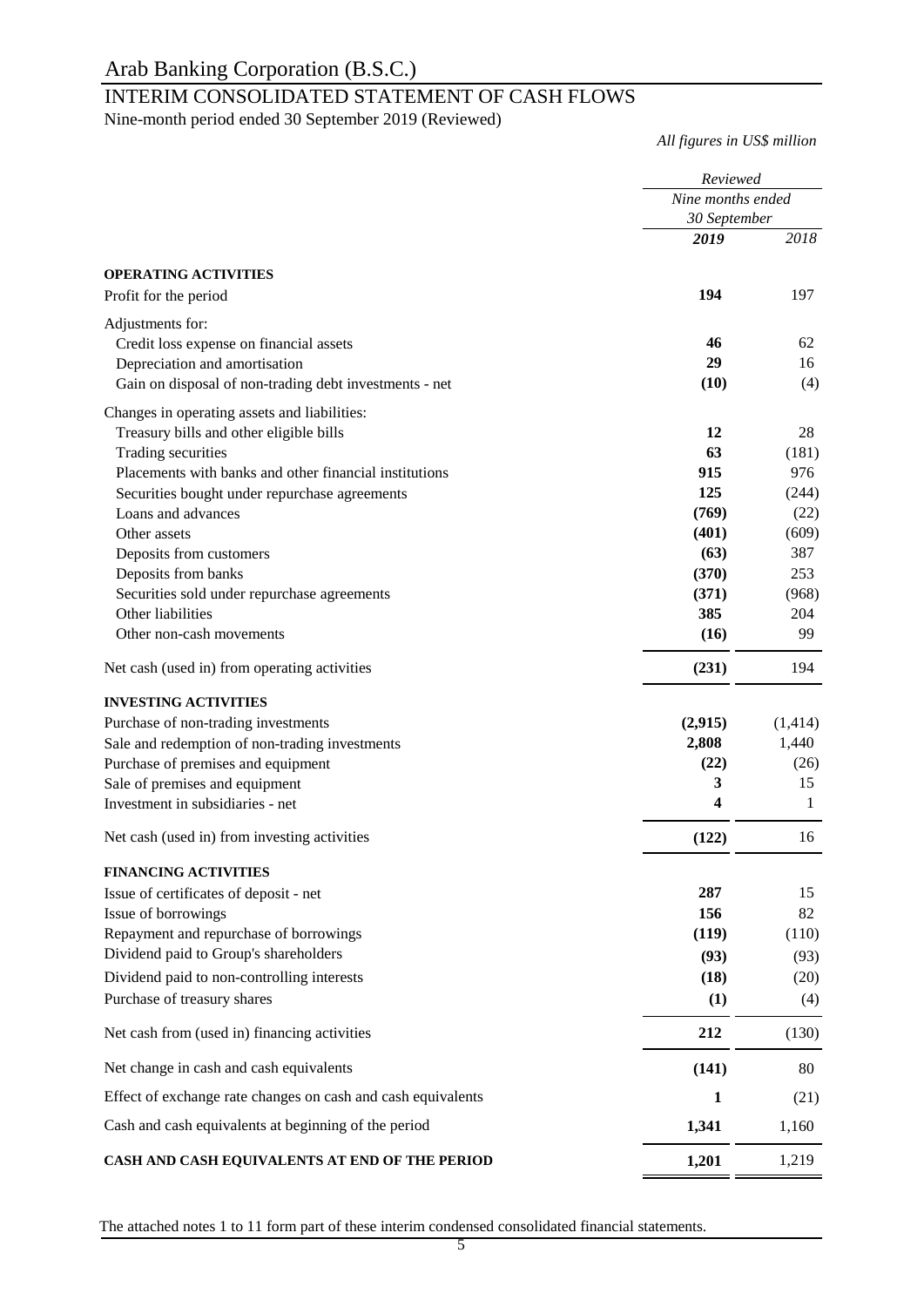## INTERIM CONSOLIDATED STATEMENT OF CHANGES IN EQUITY

Nine-month period ended 30 September 2019 (Reviewed)

*All figures in US\$ Million*

|                                                            |                          |                          |                             |                         |                          | Equity attributable to the shareholders of the parent |                                        |                            |       | Non-<br>controlling<br>interests | Total<br>equity |
|------------------------------------------------------------|--------------------------|--------------------------|-----------------------------|-------------------------|--------------------------|-------------------------------------------------------|----------------------------------------|----------------------------|-------|----------------------------------|-----------------|
|                                                            |                          |                          |                             |                         |                          |                                                       | Other reserves                         |                            |       |                                  |                 |
|                                                            | <b>Share</b><br>capital  | Treasury<br>shares       | <i>Statutory</i><br>reserve | Retained<br>$earnings*$ | General<br>reserve       | Foreign<br>exchange<br>translation<br>adjustments     | Cumulative<br>changes in<br>fair value | Pension<br>fund<br>reserve | Total |                                  |                 |
| At 31 December 2018                                        | 3,110                    | (4)                      | 501                         | 966                     | 100                      | (744)                                                 | (37)                                   | (30)                       | 3,862 | 454                              | 4,316           |
| Profit for the period<br>Other comprehensive (loss) income |                          |                          |                             | 161                     |                          |                                                       |                                        |                            | 161   | 33                               | 194             |
| for the period                                             |                          |                          |                             |                         |                          | (33)                                                  | 48                                     |                            | 15    | (29)                             | (14)            |
| Total comprehensive income (loss)<br>for the period        |                          |                          |                             | 161                     |                          | (33)                                                  | 48                                     |                            | 176   | $\overline{4}$                   | 180             |
| Dividend                                                   |                          | $\overline{\phantom{a}}$ | $\sim$                      | (93)                    | $\overline{\phantom{a}}$ | $\overline{\phantom{a}}$                              | ۰                                      | $\sim$                     | (93)  | $\overline{\phantom{a}}$         | (93)            |
| Purchase of treasury shares<br>Other equity movements      | $\overline{\phantom{0}}$ | (1)                      |                             |                         |                          |                                                       |                                        |                            | (1)   | $\overline{\phantom{a}}$         | (1)             |
| in subsidiaries                                            |                          |                          |                             |                         |                          |                                                       |                                        |                            |       | (14)                             | (13)            |
| At 30 September 2019 (reviewed)                            | 3,110                    | (5)                      | 501                         | 1,035                   | 100                      | (777)                                                 | 11                                     | (30)                       | 3,945 | 444                              | 4,389           |

\* Retained earnings include non-distributable reserves arising from consolidation of subsidiaries amounting to US\$ 433 million (31 December 2018: US\$ 429 million).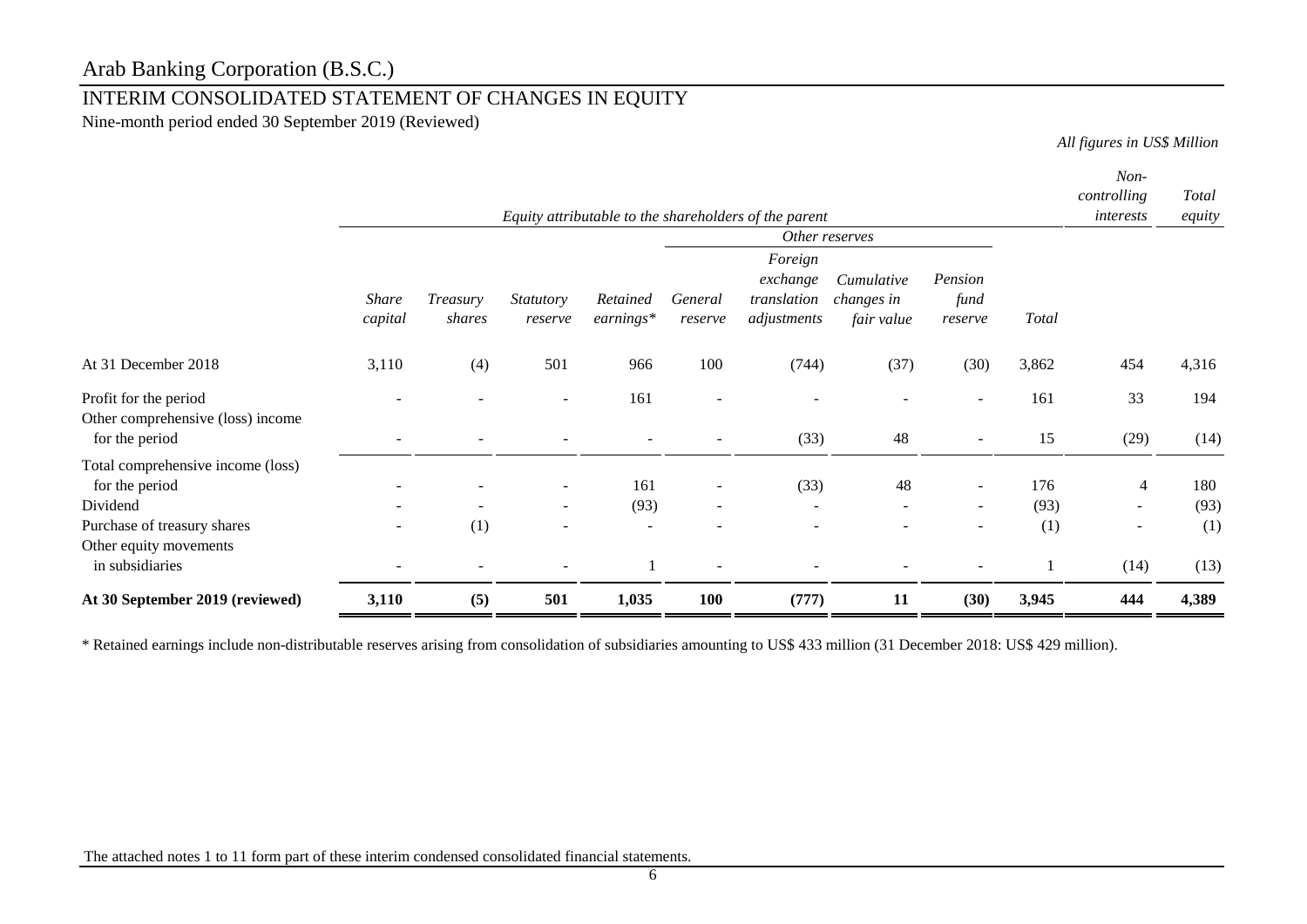## INTERIM CONSOLIDATED STATEMENT OF CHANGES IN EQUITY

Nine-month period ended 30 September 2019 (Reviewed)

*All figures in US\$ Million*

|                                                                          |                          |                    |                          |                      |                          | Equity attributable to the shareholders of the parent |                                        |                            |       | Non-<br>controlling<br>interests | Total<br>equity |
|--------------------------------------------------------------------------|--------------------------|--------------------|--------------------------|----------------------|--------------------------|-------------------------------------------------------|----------------------------------------|----------------------------|-------|----------------------------------|-----------------|
|                                                                          |                          |                    |                          |                      |                          |                                                       | Other reserves                         |                            |       |                                  |                 |
|                                                                          | <b>Share</b><br>capital  | Treasury<br>shares | Statutory<br>reserve     | Retained<br>earnings | General<br>reserve       | Foreign<br>exchange<br>translation<br>adjustments     | Cumulative<br>changes in<br>fair value | Pension<br>fund<br>reserve | Total |                                  |                 |
| At 31 December 2017                                                      | 3,110                    |                    | 481                      | 939                  | 100                      | (638)                                                 | (29)                                   | (33)                       | 3,930 | 482                              | 4,412           |
| Impact of adopting IFRS 9                                                | $\overline{\phantom{a}}$ |                    |                          | (62)                 | $\overline{\phantom{a}}$ |                                                       | 34                                     | $\overline{\phantom{a}}$   | (28)  | (8)                              | (36)            |
| Restated balance as at 1 January 2018                                    | 3,110                    | $\blacksquare$     | 481                      | 877                  | 100                      | (638)                                                 | 5                                      | (33)                       | 3,902 | 474                              | 4,376           |
| Profit for the period                                                    |                          |                    |                          | 159                  |                          |                                                       |                                        |                            | 159   | 38                               | 197             |
| Other comprehensive loss<br>for the period                               |                          |                    |                          |                      |                          | (125)                                                 | (10)                                   | $\sim$                     | (135) | (76)                             | (211)           |
| Total comprehensive income<br>(loss) for the period                      |                          |                    |                          | 159                  | $\overline{\phantom{a}}$ | (125)                                                 | (10)                                   | $\blacksquare$             | 24    | (38)                             | (14)            |
| Dividend                                                                 |                          | (4)                | $\overline{\phantom{a}}$ | (93)                 | $\blacksquare$           |                                                       |                                        | $\overline{\phantom{a}}$   | (93)  |                                  | (93)<br>(4)     |
| Purchase of treasury shares<br>Other equity movements<br>in subsidiaries |                          |                    |                          |                      |                          |                                                       |                                        |                            | (4)   | 2                                | 2               |
| At 30 September 2018 (reviewed)                                          | 3,110                    | (4)                | 481                      | 943                  | 100                      | (763)                                                 | (5)                                    | (33)                       | 3,829 | 438                              | 4,267           |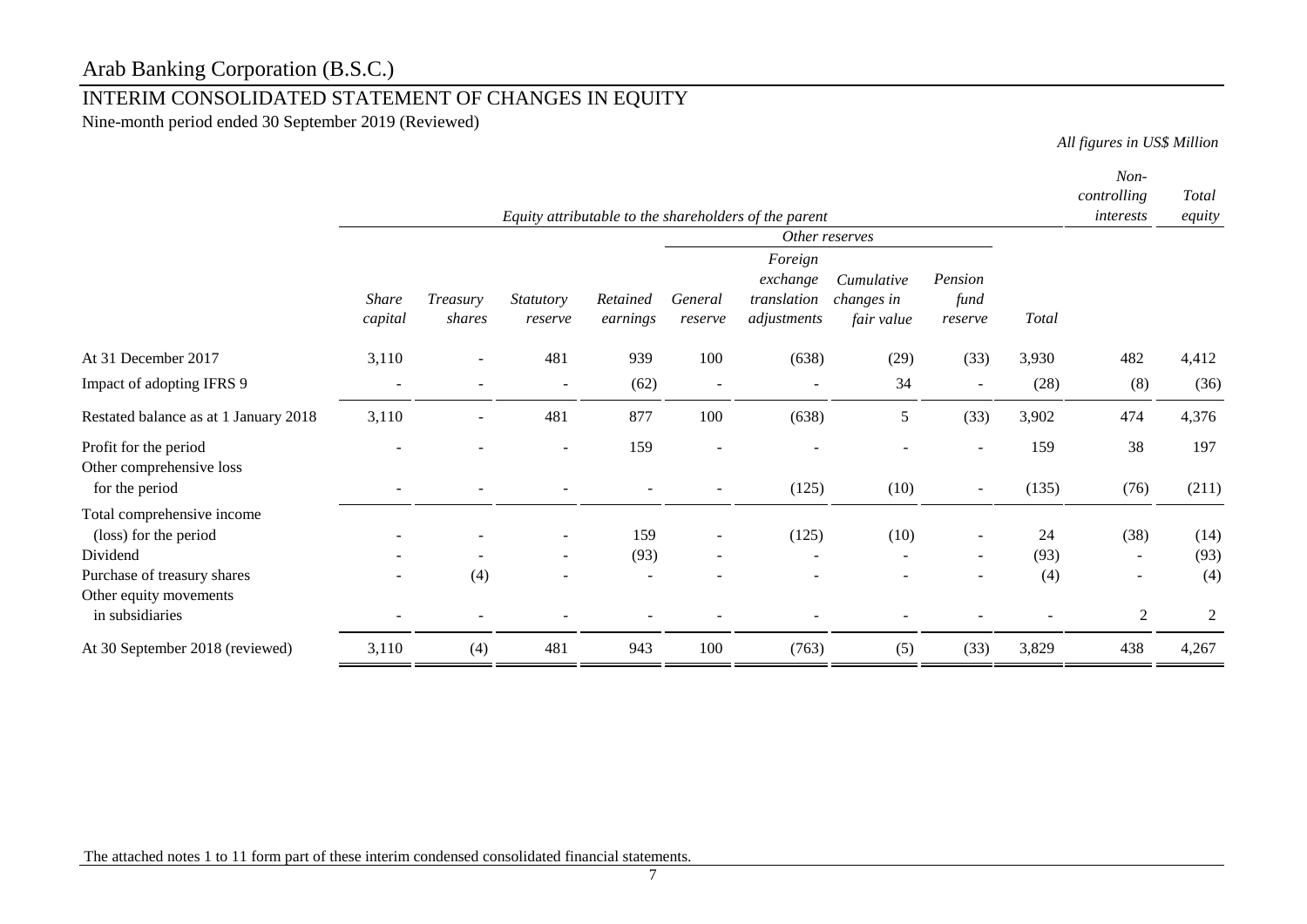# NOTES TO THE INTERIM CONDENSED CONSOLIDATED FINANCIAL **STATEMENTS**

30 September 2019 (Reviewed)

*All figures in US\$ million*

### **1 INCORPORATION AND ACTIVITIES**

Arab Banking Corporation (B.S.C.) [the "Bank"] is incorporated in the Kingdom of Bahrain by an Amiri decree and operates under a wholesale banking licence issued by the Central Bank of Bahrain. The Bank is a Bahraini Shareholding Company with limited liability and is listed on the Bahrain Bourse. The Central Bank of Libya is the ultimate parent of the Bank and its subsidiaries (together the "Group").

The Bank's registered office is at ABC Tower, Diplomatic Area, P.O. Box 5698, Manama, Kingdom of Bahrain. The Bank is registered under commercial registration number 10299 issued by the Ministry of Industry, Commerce and Tourism, Kingdom of Bahrain.

The Group offers a range of international wholesale banking services including Corporate Banking & Financial Institutions, Project & Structured Finance, Syndications, Treasury, Trade Finance services and Islamic Banking. Retail banking services are only provided in the MENA region.

### **2 BASIS OF PREPARATION AND CHANGES TO THE GROUP'S ACCOUNTING POLICIES**

### **2.1 Basis of preparation**

The interim condensed consolidated financial statements for the nine-month period ended 30 September 2019 have been prepared in accordance with IAS 34 *Interim Financial Reporting* .

The interim condensed consolidated financial statements do not contain all information and disclosures required in the annual consolidated financial statements, and should be read in conjunction with the Group's annual consolidated financial statements for the year ended 31 December 2018. The Bank has adopted IFRS 16 Leases (IFRS 16) from 1 January 2019 and accounting policies for this new standard is disclosed in note 3. In addition, results for the nine-month period ended 30 September 2019 are not necessarily indicative of the results that may be expected for the financial year ending 31 December 2019.

### **2.2 Basis of consolidation**

These interim condensed consolidated financial statements include the financial statements of the Bank and its subsidiaries after elimination of inter-company transactions and balances.

### **2.3 New standards, interpretations and amendments adopted by the Group**

The accounting policies adopted in the preparation of the interim condensed consolidated financial statements are consistent with those followed in the preparation of the Group's annual consolidated financial statements for the year ended 31 December 2018, except for the adoption of new standards effective as of 1 January 2019.

For the accounting policies with respect to prior year comparative figures, refer to the annual consolidated financial statements for year ended 31 December 2018.

The following new and amended accounting standards became effective in 2019 and have been adopted by the Group in preparation of these interim condensed consolidated financial statements as applicable.

### **2.3.1 IFRS 16 Leases (IFRS 16)**

IFRS 16 supersedes IAS 17 Leases (IAS 17), IFRIC 4 Determining whether an Arrangement contains a Lease (IFRIC 4), SIC-15 Operating Leases-Incentives and SIC-27 Evaluating the Substance of Transactions Involving the Legal Form of a Lease. The standard sets out the principles for the recognition, measurement, presentation and disclosure of leases and requires lessees to account for most leases under a single on-balance sheet model.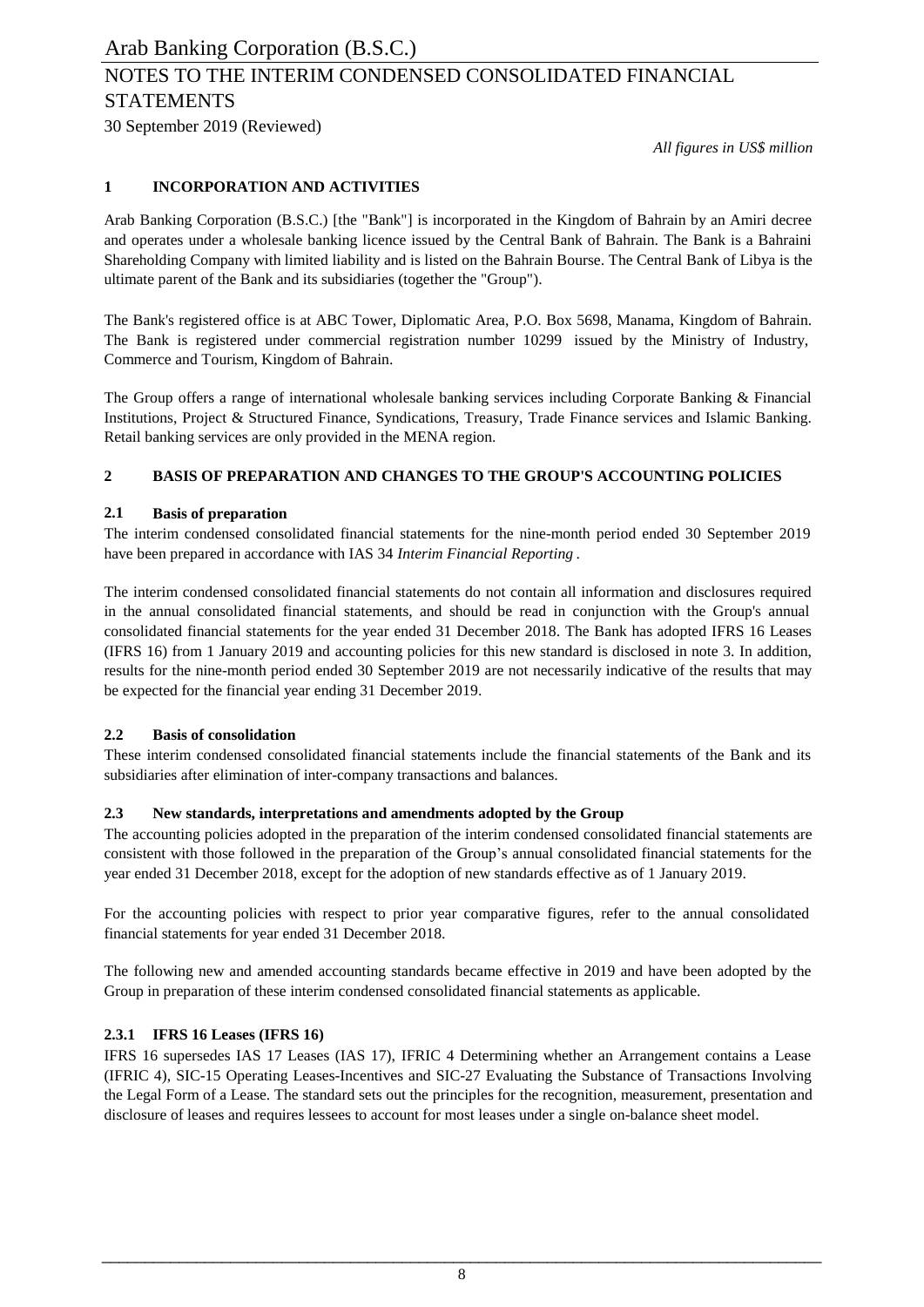# NOTES TO THE INTERIM CONDENSED CONSOLIDATED FINANCIAL STATEMENTS

30 September 2019 (Reviewed)

*All figures in US\$ million*

#### **2 BASIS OF PREPARATION AND CHANGES TO THE GROUP'S ACCOUNTING POLICIES (continued)**

### **2.3** *New standards, interpretations and amendments adopted by the Group (continued)*

### **2.3.1 IFRS 16 Leases (IFRS 16) (continued)**

Prior to the adoption of IFRS 16, the Group accounted and classified each of its leases (as lessee) at the inception date as either a finance lease or an operating lease in accordance with IAS 17.

Upon adoption of IFRS 16, the Group applied a single recognition and measurement approach for all leases that it is the lessee, except for short-term leases and leases of low-value assets. The Group recognised lease liabilities to make lease payments and right-of-use assets representing the right to use the underlying assets. The Group adopted IFRS 16 using a modified retrospective method of adoption with the date of initial application of 1 January 2019, and accordingly, the comparative information is not restated. Under this method, IFRS 16 is applied retrospectively with the cumulative effect of initially applying the standard recognised at the date of initial application. The Group elected to use the transition practical expedient allowing the standard to be applied only to contracts that were previously identified as leases applying IAS 17 and IFRIC 4 at the date of initial application. The Group also elected to use the recognition exemptions for lease contracts that, at the commencement date, have a lease term of 12 months or less and do not contain a purchase option ('short-term leases'), and lease contracts for which the underlying asset is of low value ('lowvalue assets').

The Group has recorded right-of-use assets representing the right to use the underlying assets under other assets and the corresponding lease liabilities to make lease payments under other liabilities. When measuring lease liabilities, the Group discounted lease payments using its incremental borrowing rate at 1 January 2019. The adoption of IFRS 16 did not have a material impact on the Group.

### **2.4 New standards, interpretations and amendments issued but not yet effective**

There were no new standards, interpretations and amendments that are issued as of 1 January 2019 which are not yet effective up to the date of issuance of the Group's interim condensed consolidated financial statements.

### **3 SUMMARY OF SIGNIFICANT ACCOUNTING POLICIES**

The accounting policies, estimates and assumptions used in the preparation of these interim condensed consolidated financial statements are consistent with those used in the preparation of the annual consolidated financial statements for the year ended 31 December 2018 except for the policies explained below. Based on the adoption of new standards explained in note 2 above, the following accounting policies are applicable effective 1 January 2019 replacing / amending or adding to the corresponding accounting policies set out in the annual consolidated financial statements for year ended 31 December 2018.

### **3.1 Right-of-use assets**

The Group recognises right-of-use assets at the commencement date of the lease (i.e., the date the underlying asset is available for use). Right-of-use assets are measured at cost, less any accumulated amortisation and impairment losses, and adjusted for any remeasurement of lease liabilities. The cost of right-of-use assets includes the amount of lease liabilities recognised, initial direct costs incurred, and lease payments made at or before the commencement date less any lease incentives received. Unless the Group is reasonably certain to obtain ownership of the leased asset at the end of the lease term, the recognised right-of-use assets are amortised on a straight-line basis over the shorter of its estimated useful life and the lease term. Right-of-use assets are subject to impairment. The carrying value of right-of-use assets are recognised under other assets in the interim consolidated statement of financial position.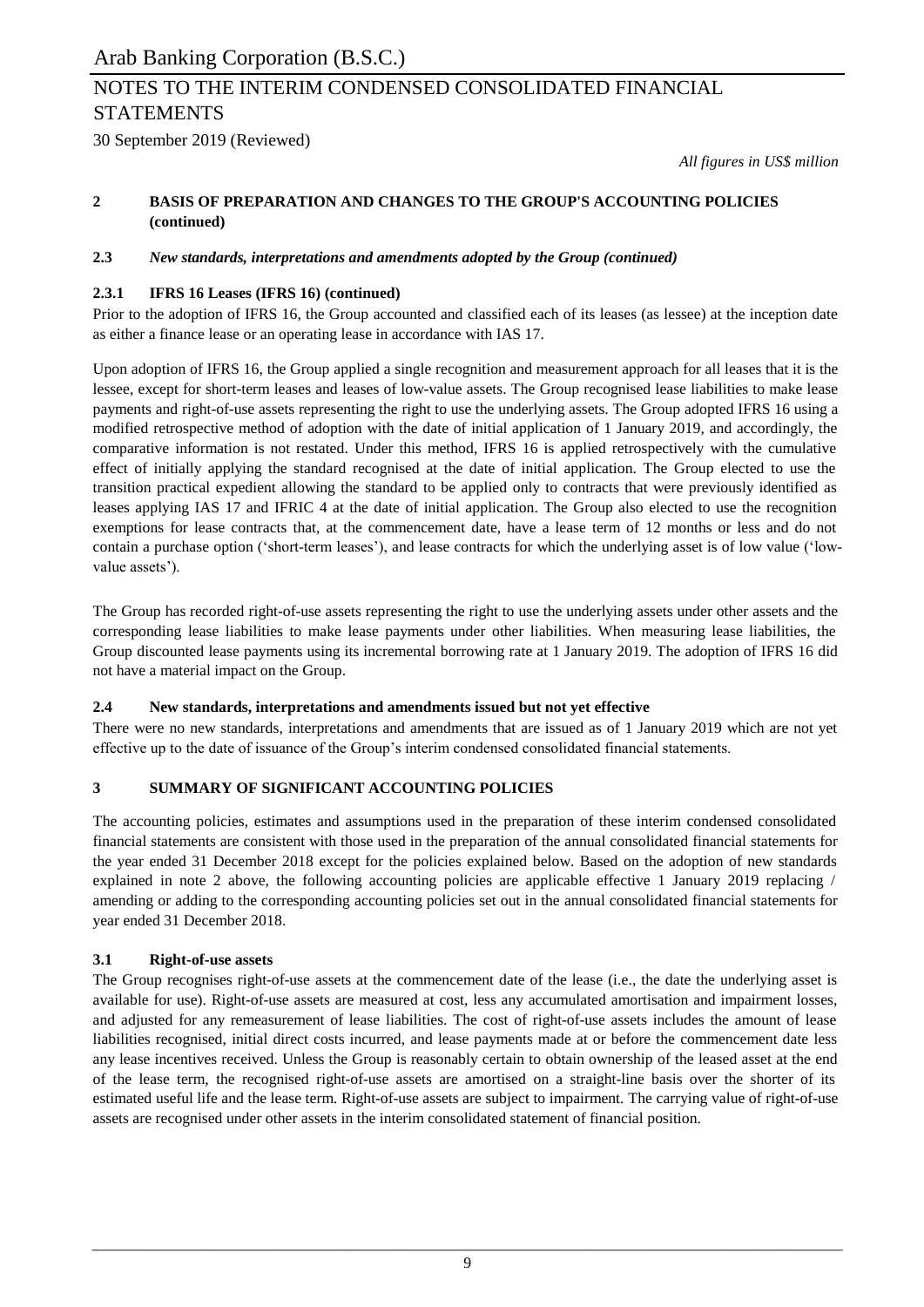# NOTES TO THE INTERIM CONDENSED CONSOLIDATED FINANCIAL STATEMENTS

30 September 2019 (Reviewed)

*All figures in US\$ million*

#### **3 SUMMARY OF SIGNIFICANT ACCOUNTING POLICIES (continued)**

### **3.2 Lease liabilities**

At the commencement date of the lease, the Group recognises lease liabilities measured at the present value of lease payments to be made over the lease term. In calculating the present value of lease payments, the Group uses the incremental borrowing rate at the lease commencement date if the interest rate implicit in the lease is not readily determinable. After the commencement date, the amount of lease liabilities is increased to reflect the accretion of interest and reduced for the lease payments made. In addition, the carrying amount of lease liabilities is remeasured if there is a modification, a change in the lease term, a change in the in-substance fixed lease payments or a change in the assessment to purchase the underlying asset and is recognised under other liabilities in the interim consolidated statement of financial position.

#### **3.3 Short-term leases and leases of low-value assets**

The Group applies the short-term lease recognition exemption to its short-term leases (i.e., those leases that have a lease term of 12 months or less from the commencement date and do not contain a purchase option). It also applies the lease of low-value assets recognition exemption to leases that are considered of low value (i.e., below US\$ 5,000). Lease payments on short-term leases and leases of low-value assets are recognised as expense on a straight-line basis over the lease term.

#### **4 NON-TRADING INVESTMENTS**

|                          | 30 September | 31 December |
|--------------------------|--------------|-------------|
|                          | 2019         | 2018        |
| <b>Debt securities</b>   |              |             |
| At amortised cost        | 913          | 1,124       |
| At FVOCI                 | 5,082        | 4,649       |
|                          | 5,995        | 5,773       |
| <b>ECL</b> allowances    | (92)         | (121)       |
| Debt securities - net    | 5,903        | 5,652       |
| <b>Equity securities</b> |              |             |
| At FVOCI                 | 11           | 9           |
| <b>Equity securities</b> | 11           | 9           |
|                          | 5,914        | 5,661       |

Following are the stage wise break-up of debt securities as of 30 September 2019 and 31 December 2018:

|                                                 | 30 September 2019 |                  |                |               |  |
|-------------------------------------------------|-------------------|------------------|----------------|---------------|--|
|                                                 | Stage 1           | Stage 2          | Stage 3        | <b>Total</b>  |  |
| Debt securities, gross<br><b>ECL</b> allowances | 5,846<br>(13)     | 75<br>(5)        | 74<br>(74)     | 5,995<br>(92) |  |
|                                                 | 5,833             | 70               | $\blacksquare$ | 5,903         |  |
|                                                 |                   | 31 December 2018 |                |               |  |
|                                                 | Stage 1           | Stage 2          | Stage 3        | Total         |  |
| Debt securities, gross                          | 5,534             | 137              | 102            | 5,773         |  |
| <b>ECL</b> allowances                           | (13)              | (6)              | (102)          | (121)         |  |
|                                                 | 5,521             | 131              |                | 5,652         |  |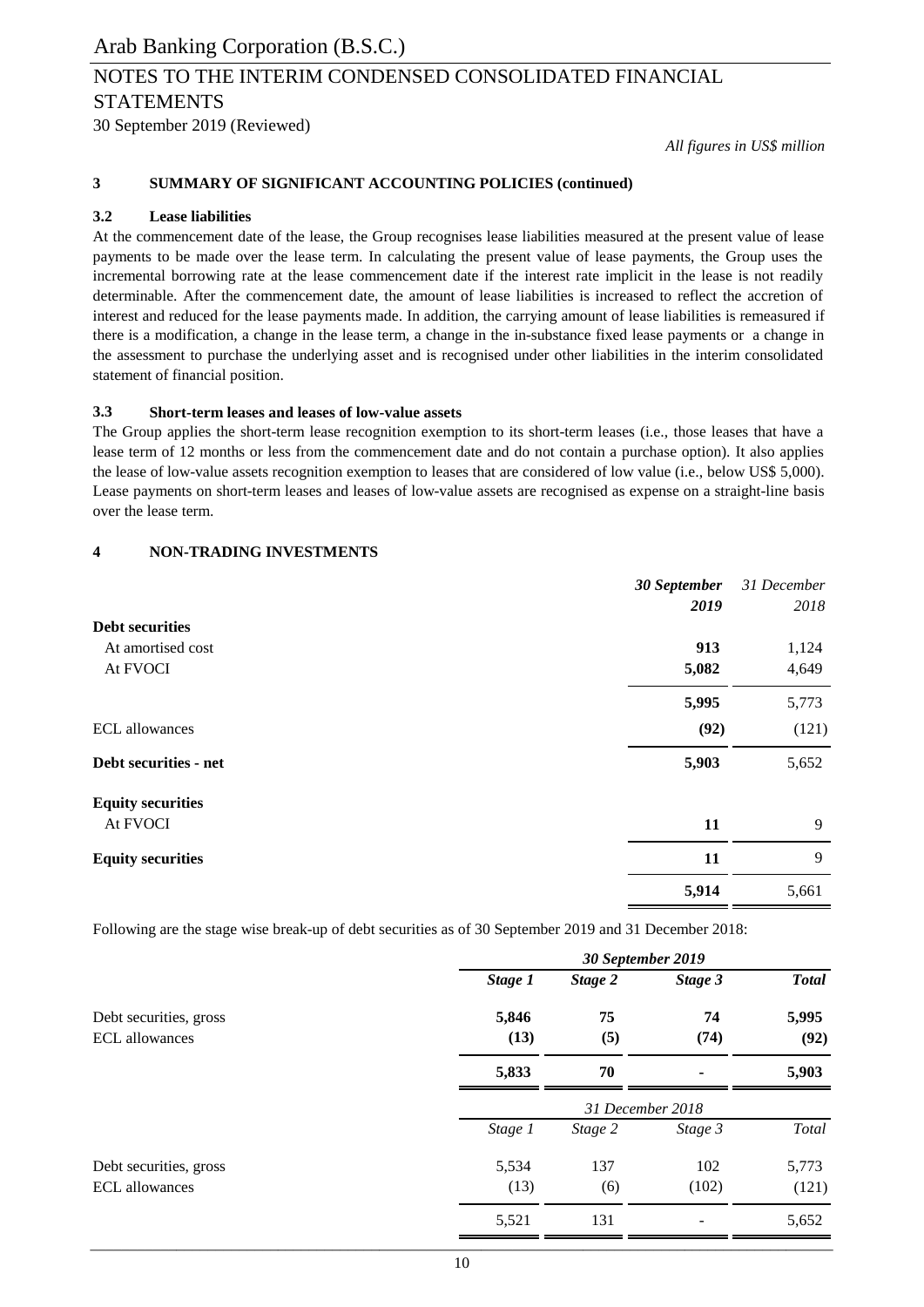## NOTES TO THE INTERIM CONDENSED CONSOLIDATED FINANCIAL STATEMENTS

30 September 2019 (Reviewed)

### **5 LOANS AND ADVANCES**

|                                                    | 30 September 2019 |                  |              |                 |  |
|----------------------------------------------------|-------------------|------------------|--------------|-----------------|--|
|                                                    | Stage 1           | Stage 2          | Stage 3      | <b>Total</b>    |  |
| Loans and advances, gross<br><b>ECL</b> allowances | 14,348<br>(57)    | 873<br>(64)      | 581<br>(456) | 15,802<br>(577) |  |
|                                                    | 14,291            | 809              | 125          | 15,225          |  |
|                                                    |                   | 31 December 2018 |              |                 |  |
|                                                    | Stage 1           | Stage 2          | Stage 3      | Total           |  |
| Loans and advances, gross<br><b>ECL</b> allowances | 13,893<br>(47)    | 938<br>(88)      | 617<br>(429) | 15,448<br>(564) |  |
|                                                    | 13,846            | 850              | 188          | 14,884          |  |

An analysis of movement in the ECL allowances during the periods ended 30 September 2019 and 30 September 2018 are as follows:

| 564<br>(46)<br>42<br>17 |
|-------------------------|
|                         |
|                         |
|                         |
|                         |
|                         |
| 577                     |
| Total                   |
| 590                     |
|                         |
| (42)                    |
| 60                      |
| (21)                    |
| 587                     |
|                         |

*All figures in US\$ million*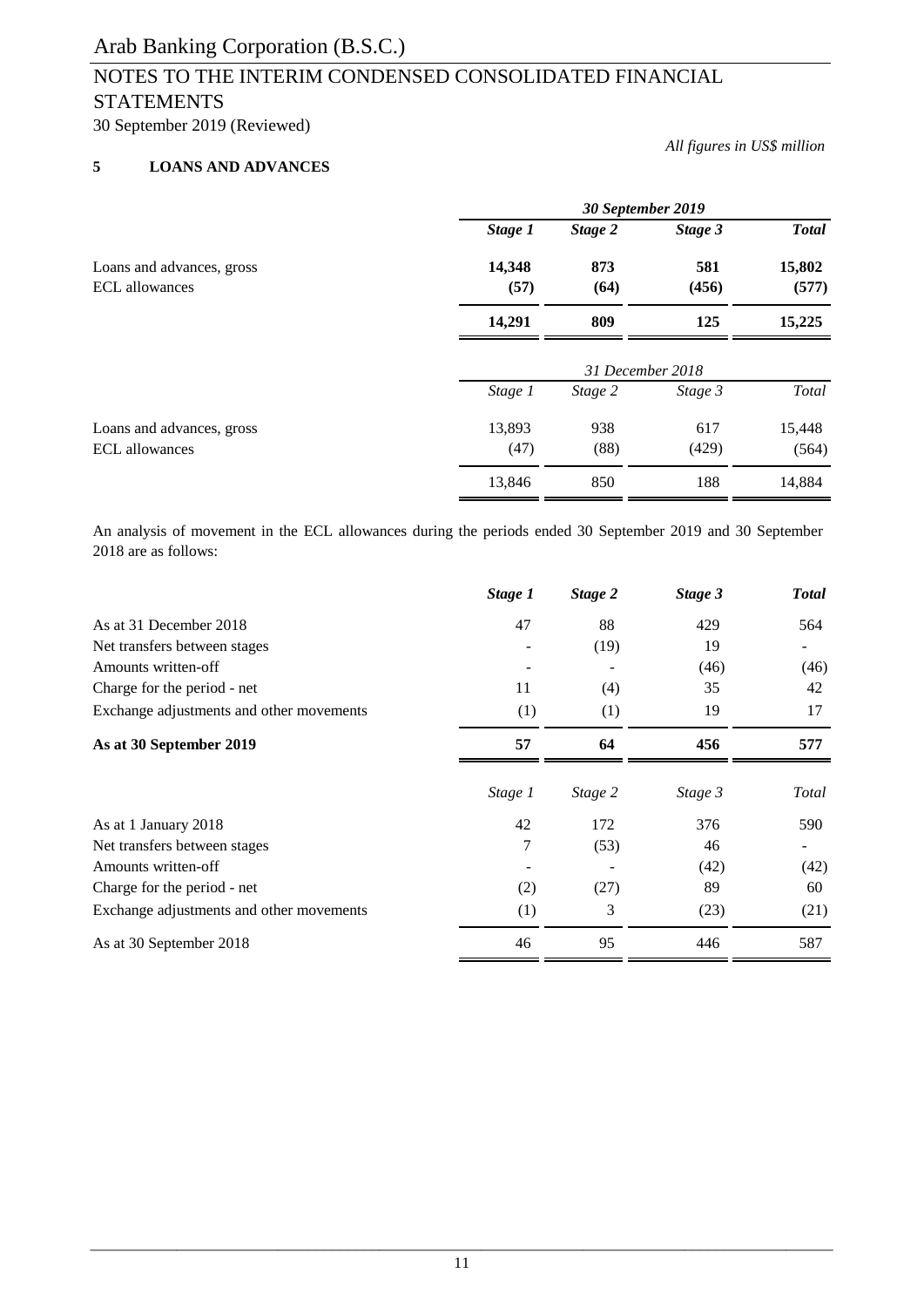## NOTES TO THE INTERIM CONDENSED CONSOLIDATED FINANCIAL STATEMENTS

30 September 2019 (Reviewed)

*All figures in US\$ million*

### **6 OTHER OPERATING INCOME**

|                                                        |      | <b>30 September</b> 30 September |
|--------------------------------------------------------|------|----------------------------------|
|                                                        | 2019 | 2018                             |
| Fee and commission income - net                        | 147  | 151                              |
| Bureau processing income                               | 24   | 15                               |
| (Loss) gain on dealing in derivatives - net            | (1)  | 18                               |
| Gain on dealing in foreign currencies - net            | 28   | 45                               |
| Loss on hedging foreign currency movements*            | (21) | (60)                             |
| Gain on disposal of non-trading debt investments - net | 10   | 4                                |
| Gain (loss) on trading securities - net                | 5    | (13)                             |
| Other - net                                            | 20   | 15                               |
|                                                        | 212  | 175                              |

\*Loss on hedging foreign currency movements relate to a transaction which has an offsetting impact on the tax expense for the period.

### **7 CREDIT LOSS EXPENSE ON FINANCIAL ASSETS**

|                                                                 |      | <b>30 September</b> 30 September |
|-----------------------------------------------------------------|------|----------------------------------|
|                                                                 | 2019 | 2018                             |
| Non-trading debt investments                                    | (1)  |                                  |
| Loans and advances                                              | 42   | 60                               |
| Credit commitments, contingent items and other financial assets |      |                                  |
|                                                                 | 46   | 62                               |

### **8 OPERATING SEGMENTS**

For management purposes, the Group is organised into five operating segments which are based on business units and their activities. The Group has accordingly been structured to place its activities under the distinct divisions which are as follows:

- **MENA subsidiaries** cover retail, corporate and treasury activities of subsidiaries in North Africa and Levant;
- **International wholesale banking** encompasses corporate and structured finance, trade finance, Islamic banking services and syndications;
- **Group treasury** comprises treasury activities of Bahrain Head Office, New York and London;
- **ABC Brasil** primarily reflects the commercial banking and treasury activities of the Brazilian subsidiary Banco ABC Brasil S.A., focusing on the corporate and middle market segments in Brazil; and
- **Other** includes activities of Arab Financial Services B.S.C. (c).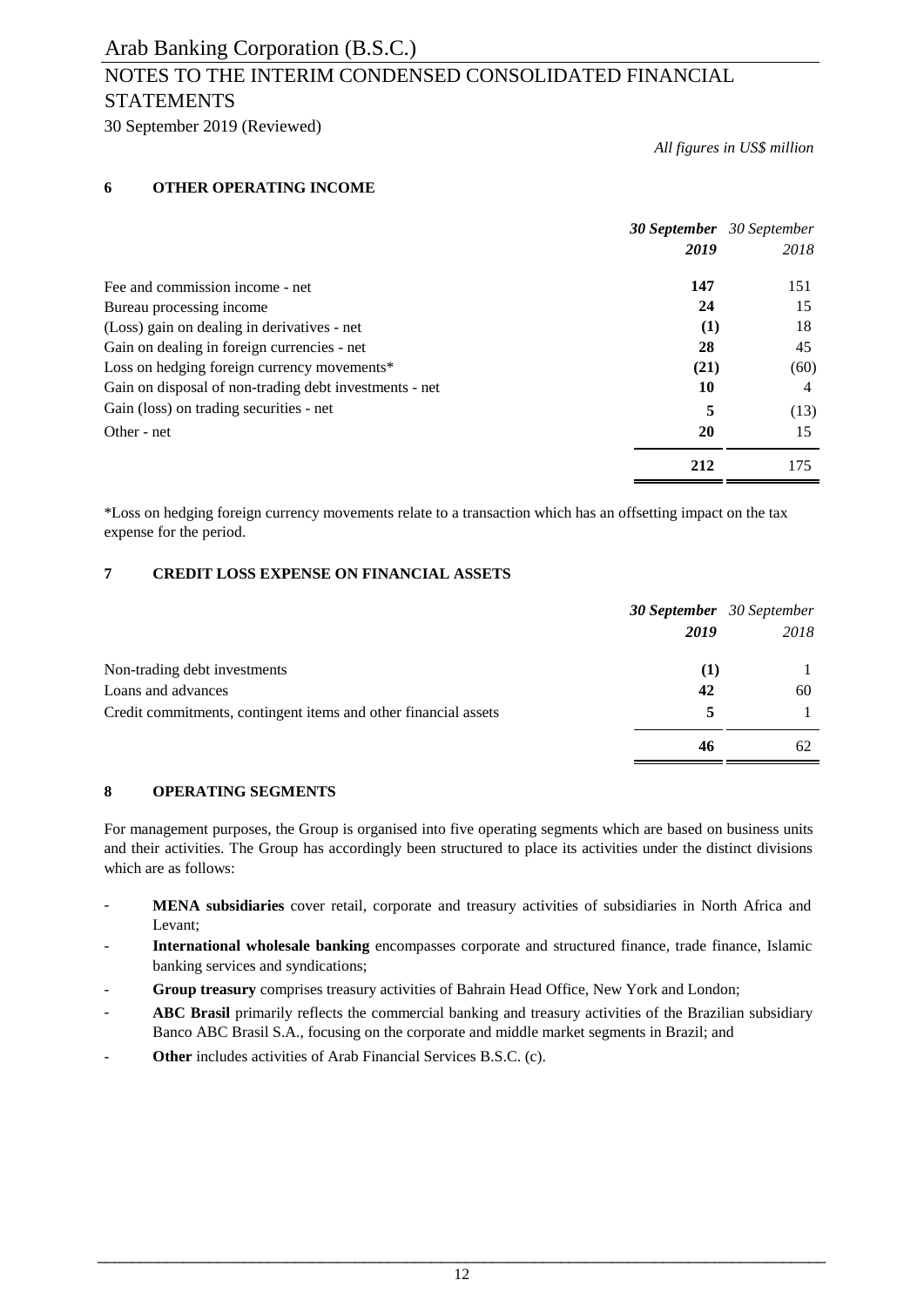# NOTES TO THE INTERIM CONDENSED CONSOLIDATED FINANCIAL **STATEMENTS**

30 September 2019 (Reviewed)

*All figures in US\$ million*

### **8 OPERATING SEGMENTS (continued)**

| Nine-month period ended<br>30 September 2019                                                                          | <b>MENA</b><br>subsidiaries | <b>International</b><br>wholesale<br>banking | Group<br>treasury | ABC<br><b>Brasil</b> | <b>Others</b> | <b>Total</b> |
|-----------------------------------------------------------------------------------------------------------------------|-----------------------------|----------------------------------------------|-------------------|----------------------|---------------|--------------|
| Net interest income                                                                                                   | 88                          | 129                                          | 24                | 130                  | 50            | 421          |
| Other operating income                                                                                                | 32                          | 59                                           | 32                | 72                   | 17            | 212          |
| Total operating income                                                                                                | 120                         | 188                                          | 56                | 202                  | 67            | 633          |
| Profit before credit losses<br>Credit loss expense on<br>financial assets                                             | 46<br>(14)                  | 104<br>(10)                                  | 41                | 105<br>(22)          | 38            | 334<br>(46)  |
| Profit before taxation and<br>unallocated operating<br>expenses<br>Taxation (expense) credit on<br>operations         | 32<br>(10)                  | 94<br>(4)                                    | 41                | 83<br>5              | 38            | 288<br>(9)   |
| Unallocated operating expenses                                                                                        |                             |                                              |                   |                      |               | (85)         |
| Profit for the period                                                                                                 |                             |                                              |                   |                      |               | 194          |
| Operating assets<br>as at 30 September 2019                                                                           | 3,507                       | 9,175                                        | 8,607             | 7,721                | 65            | 29,075       |
| Operating liabilities<br>as at 30 September 2019                                                                      | 3,097                       |                                              | 14,954            | 6,616                | 19            | 24,686       |
| Nine-month period ended<br>30 September 2018                                                                          | <b>MENA</b><br>subsidiaries | <b>International</b><br>wholesale<br>banking | Group<br>treasury | ABC<br><b>Brasil</b> | <b>Others</b> | Total        |
| Net interest income                                                                                                   | 89                          | 123                                          | 34                | 134                  | 37            | 417          |
| Other operating income                                                                                                | 32                          | 58                                           | 36                | 38                   | 11            | 175          |
| Total operating income                                                                                                | 121                         | 181                                          | 70                | 172                  | 48            | 592          |
| Profit before credit losses                                                                                           | 52                          | 109                                          | 53                | 78                   | 32            | 324          |
| Credit loss expense on<br>financial assets                                                                            | (2)                         | (30)                                         |                   | (30)                 |               | (62)         |
| Profit before taxation and<br>unallocated operating<br>expenses<br>Taxation (expense) credit on<br>foreign operations | 50<br>(14)                  | 79<br>(7)                                    | 53                | 48<br>40             | 32            | 262<br>19    |
| Unallocated operating expenses                                                                                        |                             |                                              |                   |                      |               | (84)         |
| Profit for the period                                                                                                 |                             |                                              |                   |                      |               | 197          |
| Operating assets<br>as at 31 December 2018                                                                            | 3,283                       | 9,540                                        | 8,877             | 7,778                | 71            | 29,549       |
| Operating liabilities<br>as at 31 December 2018                                                                       | 2,918                       |                                              | 15,613            | 6,689                | 13            | 25,233       |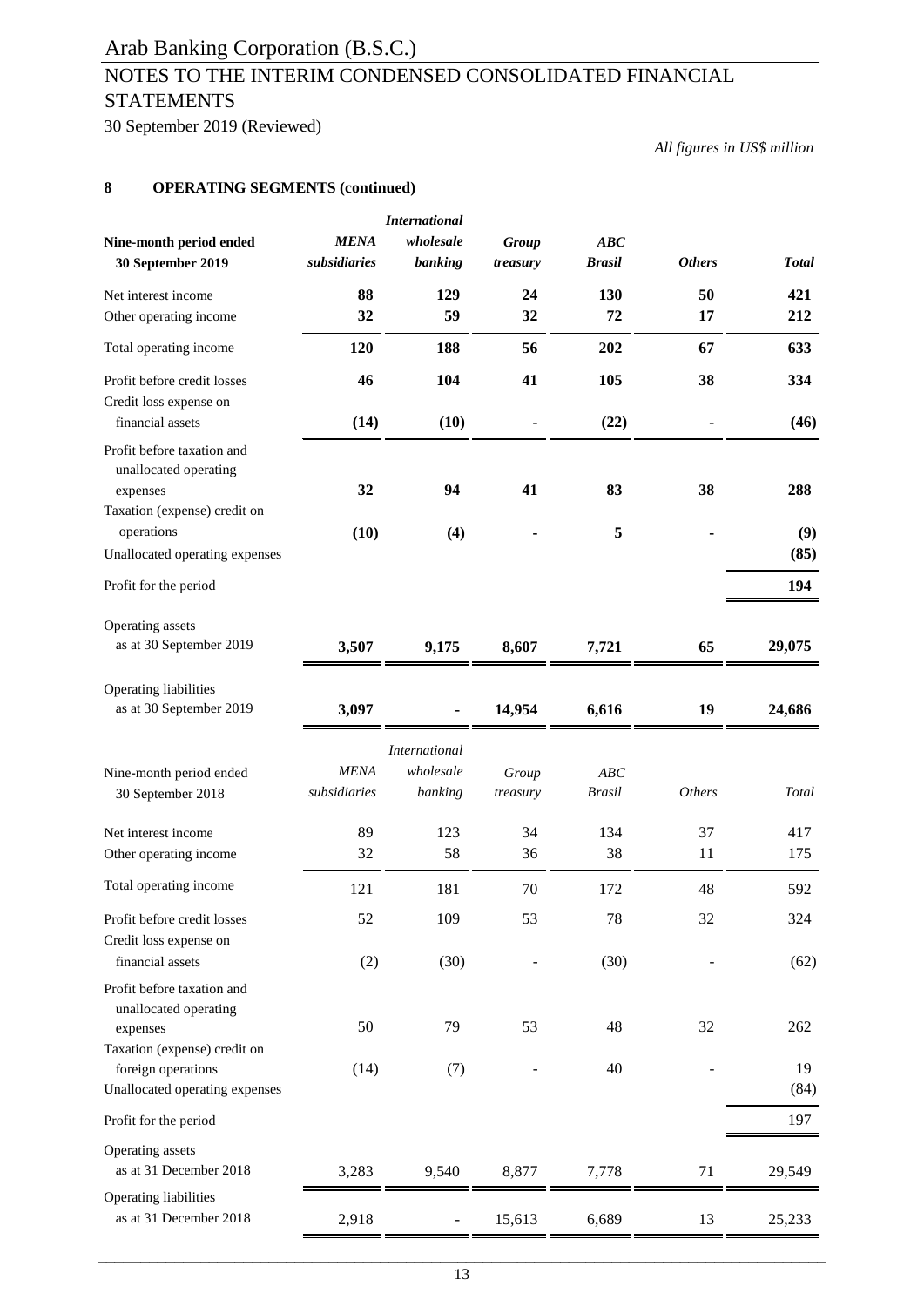# NOTES TO THE INTERIM CONDENSED CONSOLIDATED FINANCIAL STATEMENTS

30 September 2019 (Reviewed)

*All figures in US\$ million*

#### **9 FAIR VALUE OF FINANCIAL INSTRUMENTS**

The following table provides the fair value measurement hierarchy of the Group's financial assets and financial liabilities.

#### **Quantitative disclosure of fair value measurement hierarchy for assets as at 30 September 2019:**

### **Financial assets measured at fair value:**

|                              | Level 1 | Level 2                  | <b>Total</b> |
|------------------------------|---------|--------------------------|--------------|
| Trading securities           | 851     | $\overline{\phantom{a}}$ | 851          |
| Non-trading investments      | 4,804   | <b>200</b>               | 5,004        |
| Loans and advances           | 11      | 356                      | 367          |
| Derivatives held for trading | 228     | 394                      | 622          |
| Derivatives held as hedges   |         |                          |              |

**Quantitative disclosure of fair value measurement hierarchy for liabilities as at 30 September 2019:**

#### **Financial liabilities measured at fair value:**

|                              | Level 1                  | Level 2 | <b>Total</b> |
|------------------------------|--------------------------|---------|--------------|
| Derivatives held for trading | 191                      | 408     | 599          |
| Derivatives held as hedges   | $\overline{\phantom{a}}$ | 80      | 80           |

Quantitative disclosure of fair value measurement hierarchy for assets as at 31 December 2018:

Financial assets measured at fair value:

|                              | Level 1 | Level 2                  | Total |
|------------------------------|---------|--------------------------|-------|
| Trading securities           | 977     | $\overline{\phantom{a}}$ | 977   |
| Non-trading investments      | 4.448   | 93                       | 4,541 |
| Derivatives held for trading | 272     | 178                      | 450   |
| Derivatives held as hedges   | -       | 18                       | 18    |

Quantitative disclosure of fair value measurement hierarchy for liabilities as at 31 December 2018:

Financial liabilities measured at fair value:

|                              | Level 1        | Level 2 | Total |
|------------------------------|----------------|---------|-------|
| Derivatives held for trading | 263            | 150     | 413   |
| Derivatives held as hedges   | <b>Service</b> |         | 31    |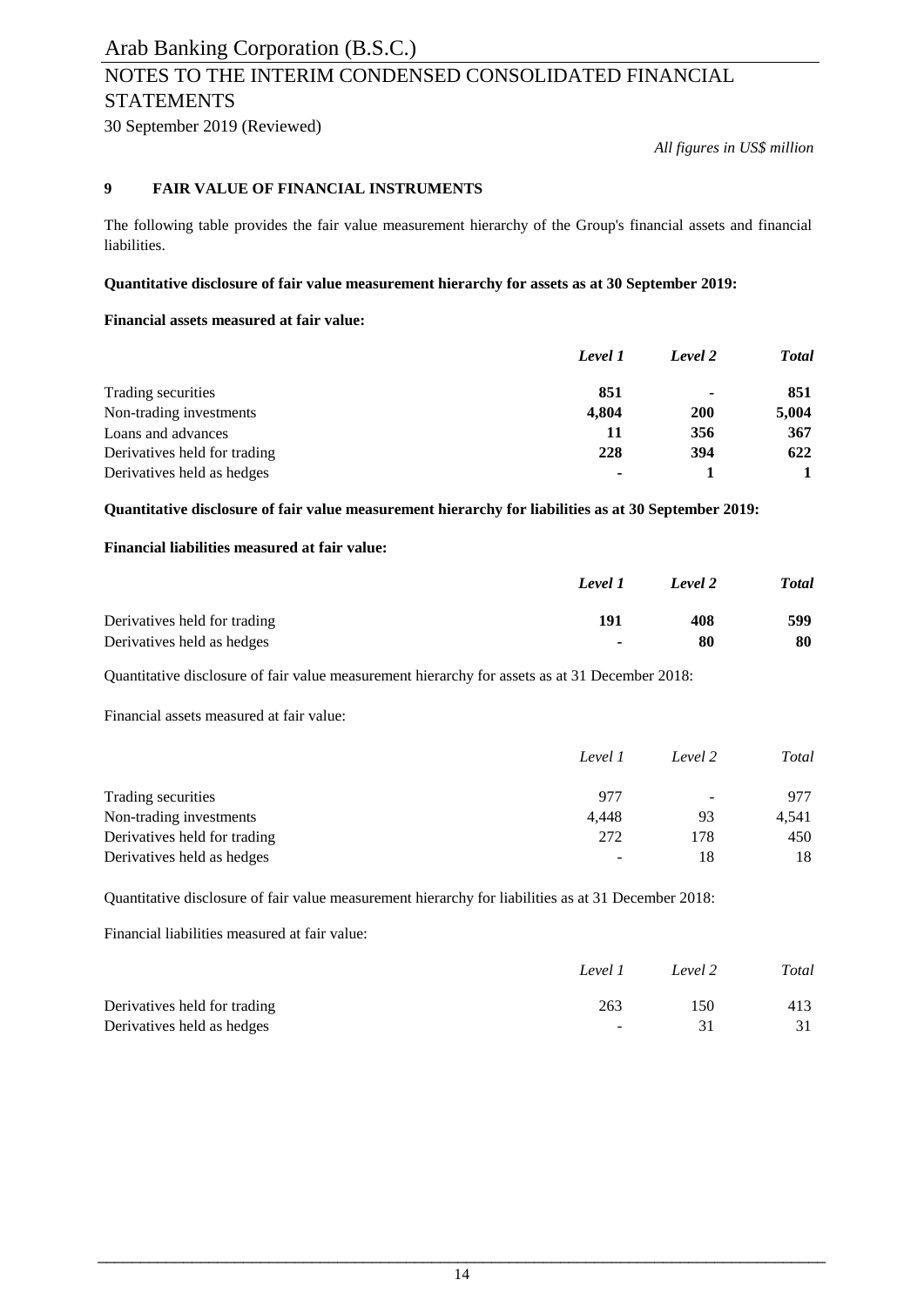# NOTES TO THE INTERIM CONDENSED CONSOLIDATED FINANCIAL STATEMENTS

30 September 2019 (Reviewed)

*All figures in US\$ million*

#### **9 FAIR VALUE OF FINANCIAL INSTRUMENTS (continued)**

#### **Fair values of financial instruments not carried at fair value**

Except for the following, the fair value of financial instruments which are not carried at fair value are not materially different from their carrying value.

|                                                                                      | 30 September 2019 |               | 31 December 2018  |               |
|--------------------------------------------------------------------------------------|-------------------|---------------|-------------------|---------------|
|                                                                                      | Carrying<br>value | Fair<br>value | Carrying<br>value | Fair<br>value |
| <b>Financial assets</b><br>Non-trading debt investments<br>at amortised cost - gross | 913               | 914           | 1.124             | 1,070         |
| <b>Financial liabilities</b><br><b>Borrowings</b>                                    | 2,078             | 2,079         | 2,012             | 2,017         |

For financial instruments that are recognised at fair value on a recurring basis, the Group determines whether transfers have occurred between Levels in the hierarchy by re-assessing categorisation at the end of each reporting period.

#### **Financial instruments in level 1**

The fair value of financial instruments traded in active markets is based on quoted market prices at the balance sheet date. A market is regarded as active if quoted prices are readily and regularly available from an exchange, dealer, broker, industry group, pricing service, or regulatory agency, and those prices represent actual and regularly occurring market transactions on an arm's length basis. The quoted market price used for financial assets held by the Group is the current bid price. These instruments are included in Level 1.

#### **Financial instruments in level 2**

The fair value of financial instruments that are not traded in an active market (for example, over-the-counter derivatives) is determined by using valuation techniques. These valuation techniques maximise the use of observable market data where it is available and rely as little as possible on entity specific estimates. If all significant inputs required to fair value an instrument are observable, the instrument is included in level 2.

#### **Transfers between level 1 and level 2**

There were no transfers between level 1 and level 2 during the period ended 30 September 2019 (31 December 2018: none).

### **10 CREDIT COMMITMENTS AND CONTINGENT ITEMS**

#### **a) Exposure (after applying credit conversion factor) and ECL by stage**

|                                      | 30 September 2019 |         |                  |              |  |
|--------------------------------------|-------------------|---------|------------------|--------------|--|
|                                      | Stage 1           | Stage 2 | Stage 3          | <b>Total</b> |  |
| Credit commitments and contingencies | 3,395             | 257     | 16               | 3,668        |  |
| ECL allowances                       | (13)              | (16)    | (11)             | (40)         |  |
|                                      |                   |         | 31 December 2018 |              |  |
|                                      | Stage 1           | Stage 2 | Stage 3          | Total        |  |
| Credit commitments and contingencies | 3,996             | 160     | 17               | 4,173        |  |
| <b>ECL</b> allowances                | (14)              | (22)    | (16)             | (52)         |  |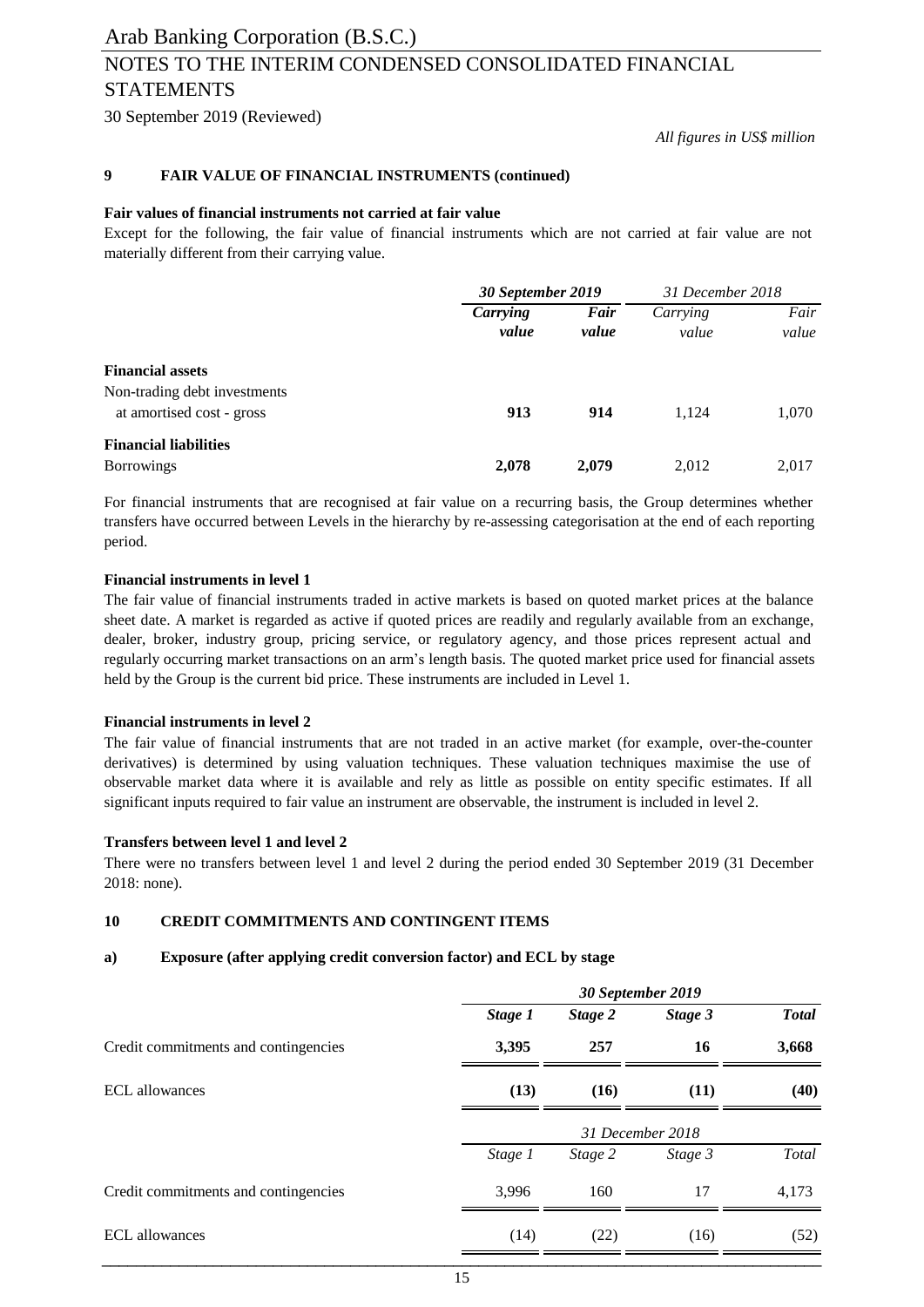# NOTES TO THE INTERIM CONDENSED CONSOLIDATED FINANCIAL STATEMENTS

30 September 2019 (Reviewed)

*All figures in US\$ million*

#### **10 CREDIT COMMITMENTS AND CONTINGENT ITEMS (continued)**

#### **a) Exposure (after applying credit conversion factor) and ECL by stage (continued)**

An analysis of movement in the ECL allowances during the period are as follows:

|                                    | Stage 1 | Stage 2 | Stage 3 | <b>Total</b> |
|------------------------------------|---------|---------|---------|--------------|
| As at 31 December 2018             | 14      | 22      | 16      | 52           |
| ECL movements for the period - net | (1)     | (6)     | (5)     | (12)         |
| As at 30 September 2019            | 13      | 16      | 11      | 40           |
|                                    | Stage 1 | Stage 2 | Stage 3 | Total        |
| As at 1 January 2018               | 13      | 37      | 3       | 53           |
| ECL movements for the period - net | (1)     | (4)     | 2       | (3)          |
| As at 30 September 2018            | 12      | 33      | 5       | 50           |

#### **b) Credit commitments and contingencies**

|                                                                            | 30 September | 31 December |
|----------------------------------------------------------------------------|--------------|-------------|
|                                                                            | 2019         | 2018        |
| Short-term self-liquidating trade and transaction-related contingent items | 2,569        | 3,662       |
| Direct credit substitutes, guarantees                                      | 3,399        | 4,043       |
| Undrawn loans and other commitments                                        | 2,579        | 2,272       |
|                                                                            | 8,547        | 9,977       |
| Credit exposure after applying credit conversion factor                    | 3,668        | 4.173       |
| Risk weighted equivalents                                                  | 3,121        | 3,274       |

#### **c) Derivatives**

The outstanding notional amounts at the interim consolidated statement of financial position date were as follows:

|                                                    | 30 September | 31 December |
|----------------------------------------------------|--------------|-------------|
|                                                    | 2019         | 2018        |
| Interest rate swaps                                | 12,978       | 9,719       |
| Currency swaps                                     | 617          | 532         |
| Forward foreign exchange contracts                 | 5,296        | 3,661       |
| Options                                            | 7,455        | 6,661       |
| <b>Futures</b>                                     | 4,204        | 3,208       |
|                                                    | 30,550       | 23,781      |
| Risk weighted equivalents (credit and market risk) | 2,126        | 2,102       |